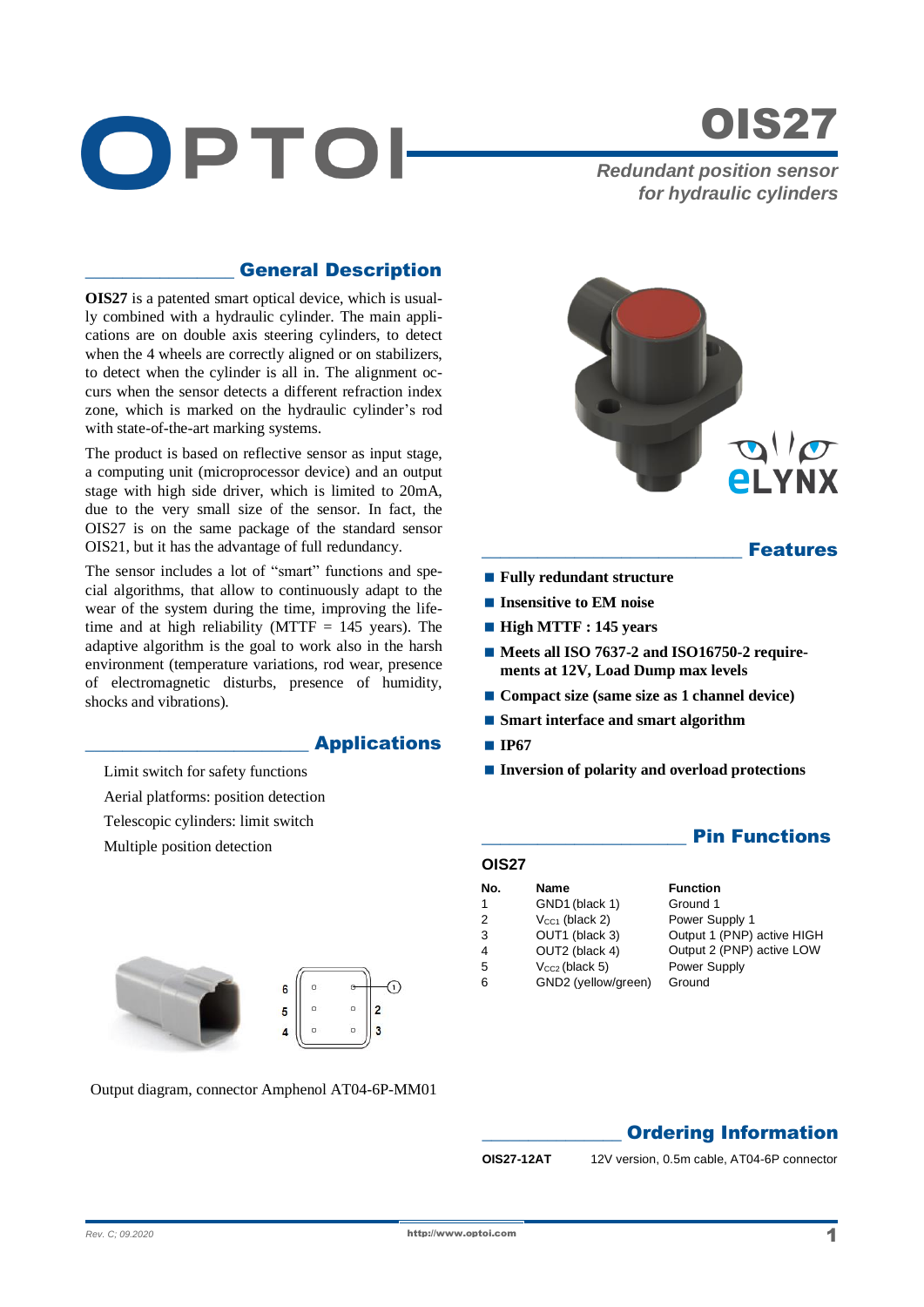#### **ABSOLUTE MAXIMUM RATINGS**

| Symbol                  | <b>Parameter</b>                                      | Min   | Max | Unit |
|-------------------------|-------------------------------------------------------|-------|-----|------|
| $\mathsf T_{\mathsf S}$ | Storage Temperature                                   | $-40$ | 85  | °C   |
| ТA                      | <b>Operating Temperature Range</b>                    | -20   | 80  | °C   |
| $V_{\rm CC}$            | Supply Voltage Range OIS27-12AT                       |       | 15  |      |
| lo                      | Max output current (depending on ambient temperature) |       | 20  | mA   |

*Stresses beyond those listed under "Absolute Maximum Ratings" may cause permanent damage to the device. Exposure to absolute maximum rated conditions for extended periods may affect device reliability.*

## **ELECTRICAL CHARACTERISTICS**

 $T_A = 25^\circ \text{C}$ , unless otherwise noted.

| Symbol       | Parameter                                  | <b>Conditions</b>                                 | Min      | Typ     | Max     | Unit      |
|--------------|--------------------------------------------|---------------------------------------------------|----------|---------|---------|-----------|
| $V_{\rm CC}$ | Supply Voltage Range OIS27-12AT            | Battery                                           | 8,5      | 13,5    | 15      | V         |
| Vi           | Jump start voltage allowable               |                                                   |          |         | 36      | V         |
| OL.          | Overload protection (output shutdown)      | At $Ta=20^{\circ}C$                               | 50       |         |         | mA        |
| lcc          | Device current consumption of each channel | No load, whole voltage and tem-<br>perature range |          | 14 [28] | 30 [60] | mA        |
| <b>LOAD</b>  | Load current (for each output)             | 7V < Vcc < 15V                                    |          | 6       | 20      | mA        |
| Vон          | Output voltage high                        | 7V < Vcc < 15V                                    | $Vcc-1$  |         | Vcc     | V         |
| $V_{OL}$     | Output voltage low                         | $Vec = 15V R_1 < 30k\Omega$                       | $\Omega$ |         | 700     | mV        |
| R            | Min detection range                        |                                                   | 3        |         |         | ms        |
|              | Max detection speed (mark width of 3mm)    | $IL$ $\alpha$ $\alpha$ = 6 mA                     |          |         |         | m/s       |
|              | Response time                              | <b>ON-OFF ILOAD=6mA</b>                           |          | 20      | 30      | <b>us</b> |
|              |                                            | OFF-ON I <sub>LOAD</sub> =6mA                     |          | 50      | 100     | <b>us</b> |

# **MECHANICAL CHARACTERISTICS**

| Symbol | Parameter                             | <b>Conditions</b> | Min | ⊤ур        | Max              | Unit |
|--------|---------------------------------------|-------------------|-----|------------|------------------|------|
| IP     | Protection grade                      |                   |     |            | IP <sub>67</sub> |      |
| Out    | Output configuration                  |                   |     | <b>PNP</b> |                  |      |
| Lc     | Length tolerance (cable $6x0.5mm^2$ ) |                   |     | ± 20       |                  | mm   |

#### **RELIABILITY PARAMETERS**

| <b>Symbol</b> | Parameter            | <b>Conditions</b>           | Value           | Unit  |
|---------------|----------------------|-----------------------------|-----------------|-------|
| <b>MTTF</b>   | Mean Time To Failure | 30°C-12V-mobile environment | 145             | Years |
| DC            | Diagnostic           | -                           | No              |       |
|               | Structure            | -                           | Fully redundant |       |

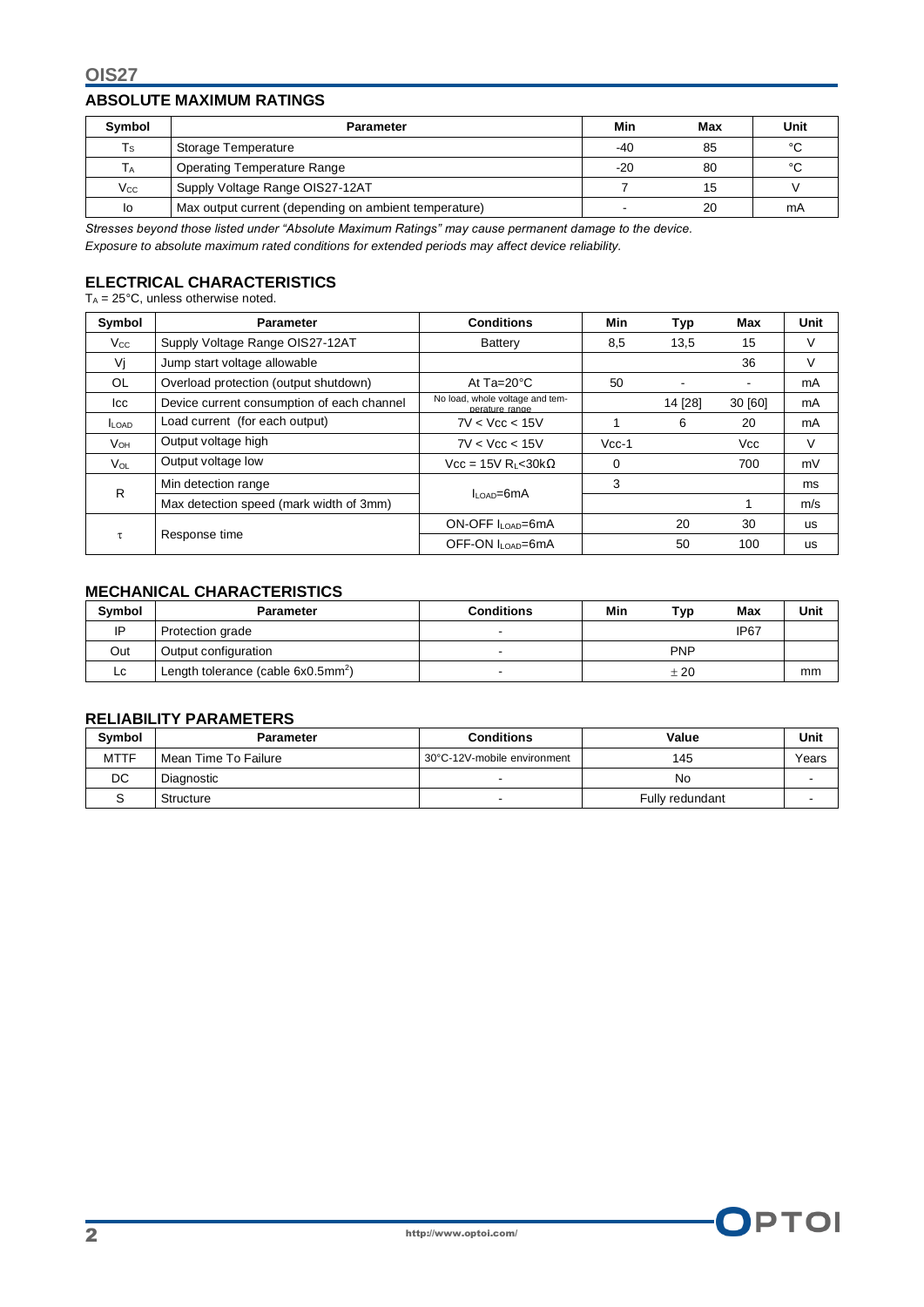## **MECHANICAL DIMENSIONS**

The dimensions are expressed in mm, tolerance  $\pm 0.1$ mm.





## **OUTPUT CONFIGURATION**



**Figure 2 – OIS27-12AT configuration, Amphenol AT04-6P-MM01 connector**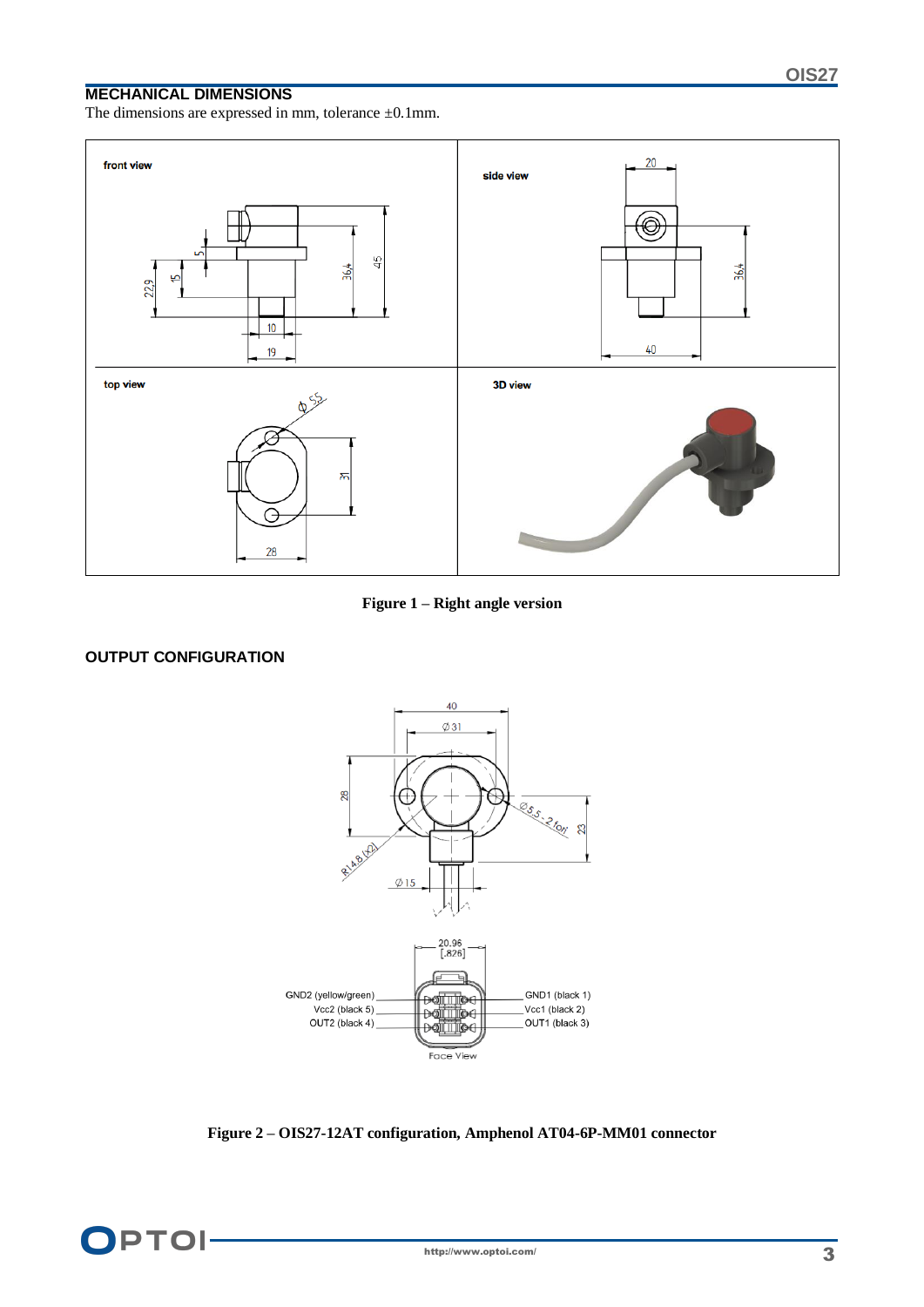## **REGULATORY COMPLIANCE TABLE**

| Reference normative  | <b>Description</b>                                                                                                                                | <b>Test Type</b>          | <b>Status</b>     |
|----------------------|---------------------------------------------------------------------------------------------------------------------------------------------------|---------------------------|-------------------|
| ISO13766 cl. 5.6     | Earth moving machinery: broadband and narrowband emissions from<br><b>ESA</b>                                                                     | Emission                  | pass              |
| ISO13766 cl. 5.6     | Earth moving machinery: immunity of ESA to electromagnetic radia-<br>tion                                                                         | Emission                  | pass              |
| ISO13766 cl. 5.8-5.9 | Immunity of ESA to electromagnetig radiated, bulk current injection,<br>electrostatic discharge                                                   | Immunity                  | pass              |
| ISO 7637-2           | Road vehicles - Electrical disturbances<br>from conduction and coupling.<br>Part 2:<br>Electrical transient conduction along<br>supply lines only | Immunity                  | pass              |
| ISO 16750-2          | Road vehicles - Environmental<br>conditions and testing for electrical<br>and electronic equipment.<br>Part 2:<br><b>Electrical loads</b>         | Immunity                  | Pass <sup>+</sup> |
| EN 60529             | Degrees of protection provided by enclosures                                                                                                      | Dust and water protection | <b>IP67</b>       |

**Table 1 – Compliance table OIS27-12AT**

*† Load Dump pulse and Cranking pulse only.*

OPTOI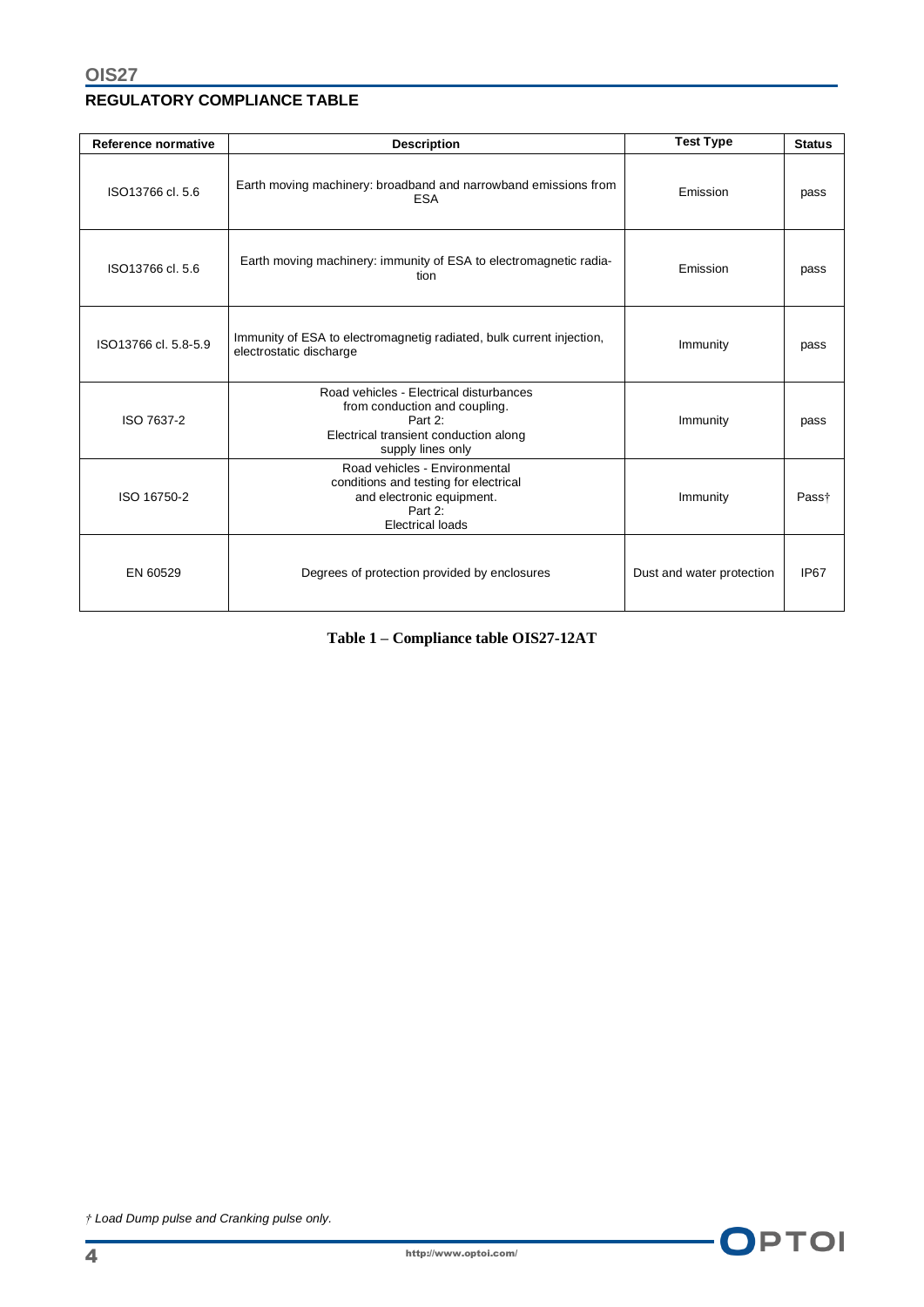# Application circuits \_\_\_\_\_\_\_\_\_\_\_\_\_\_\_\_\_\_\_\_\_\_\_\_\_\_\_\_\_\_\_\_\_\_\_\_\_\_\_\_\_\_\_\_\_\_\_\_\_\_\_\_\_\_\_\_\_\_

## **RESISTIVE LOAD**

A typical output load is a lamp. For such resistive loads no precautions shall be taken: the output stage is protected against reverse of polarity, short circuit and temperature. The power absorbed by the output stage is equal to R<sub>DSON</sub> \* I<sub>load</sub>.



**Figure 3 – Resistive load connection and VOUT1 + VOUT2 transition graph**

#### **INDUCTIVE LOAD**

Inductive loads are described by inductance L and resistance R. At switch ON, the inductive load causes a slow current ramp up, based on the time constant τ=L/R. At switch OFF, due to inductance, the current attempts to continue to flow in the same direction, which causes the load voltage to invert.



**Figure 4 – Inductive load connection without protection**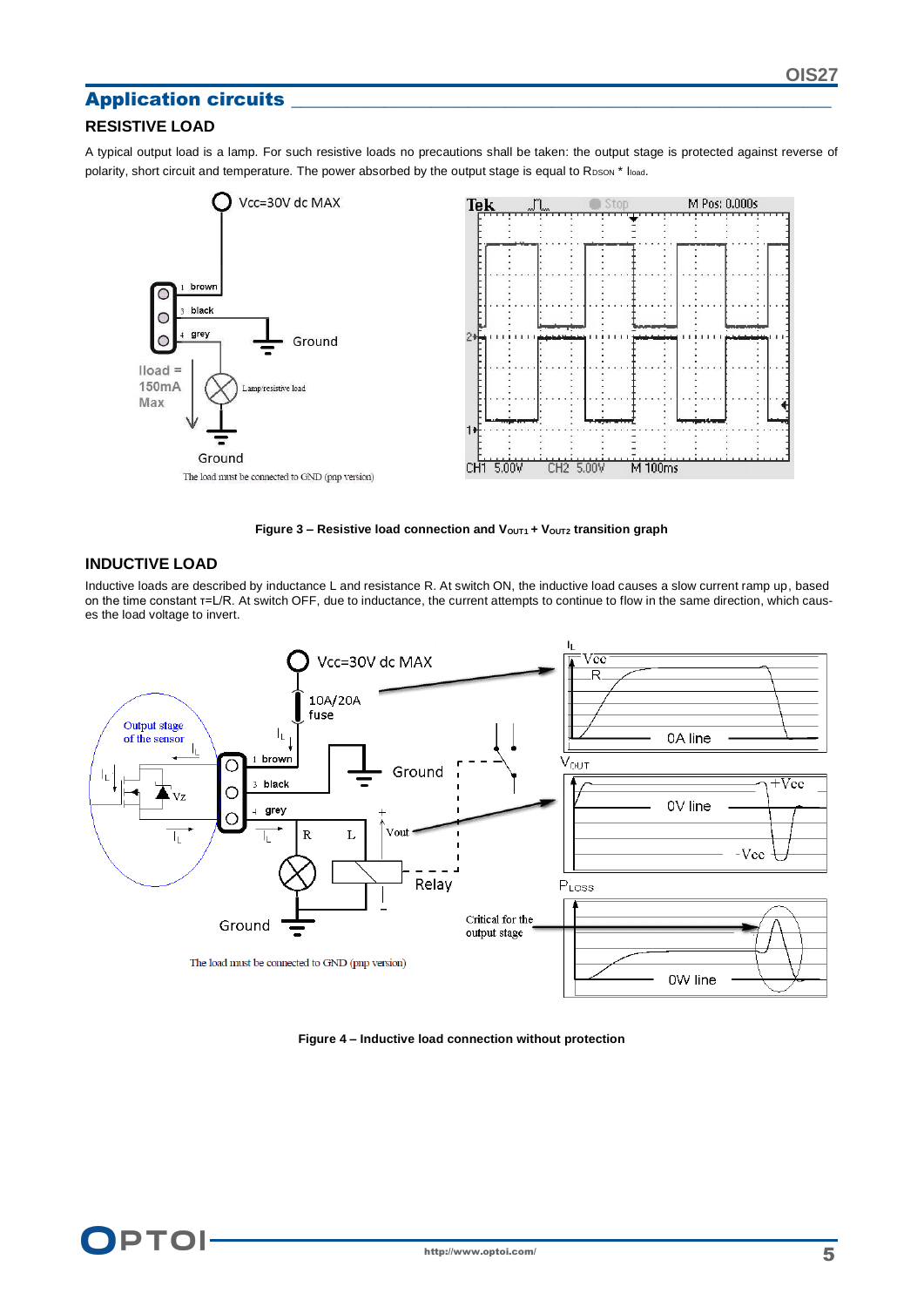In this case, depending on the supply voltage and on the time constant, there is a real risk to break the output stage of the sensor. The output stage is composed of a logic stage, a power mosfet and a zener diode: the diode protects the output against overvoltages. If the  $V_{DS}$  of the output stage during the transitory becomes very high (double the Vcc value) for long period, it can destroy the mosfet or the zener protection diode inside the output stage.

In order to avoid this possible situation, the use of a freewheeling diode in parallel to the load is recommended.



The load must be connected to GND (pmp version)





**Figure 6 – VOUT transitions without and with freewheeling diode**